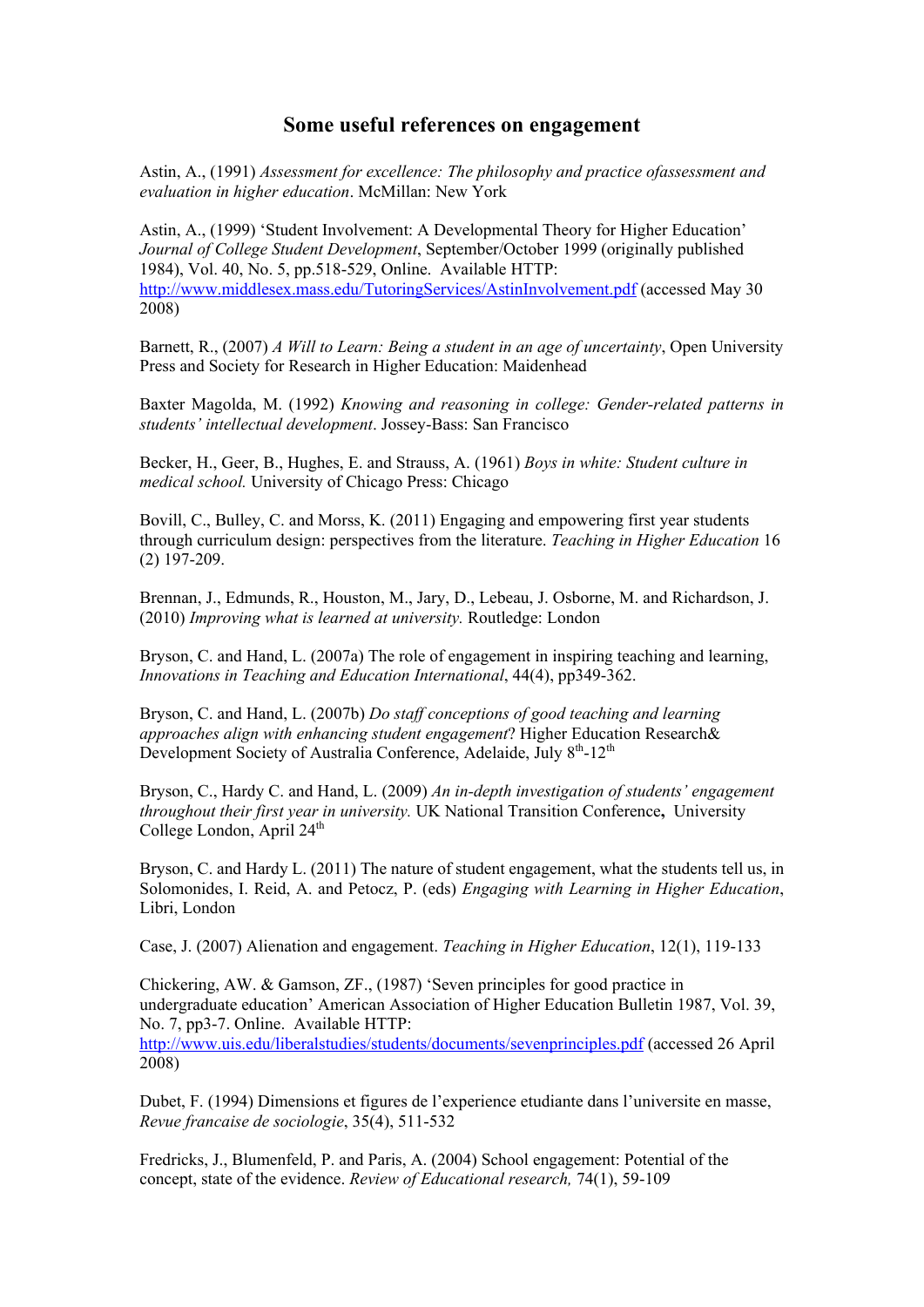Fromm, E. (1977) *To have or to be?* Harper and Row: New York

Fung, D .(2007) *Telling tales of higher education: a narrative enquiry into first year student experience* PhD thesis, University of Exeter

Haggis, T. (2004) Meaning, identity and 'motivation': expanding what matters in understanding learning in higher education? *Studies in Higher Education*, 29 (3): 335-352

Handley, K., Price, M. and Millar, J. (2011) Beyond 'doing time': Investigating the concept of student engagement with feedback. *Oxford Review of Education*, in press

Harris, L. (2008) A phenomenonographic investigation of teacher conceptions of student engagement in learning. *The Australian Educational Researcher*, 35(1) 57-79

HEA (2010) *Research and evidence base for student engagement.* Available at: [http://www.heacademy.ac.uk/ourwork/universitiesandcolleges/alldisplay?type=resources&ne](http://www.heacademy.ac.uk/ourwork/universitiesandcolleges/alldisplay?type=resources&newid=ourwork/studentengagement/Research_and_evidence_base_for_student_engagement&site=york) [wid=ourwork/studentengagement/Research\\_and\\_evidence\\_base\\_for\\_student\\_engagement&si](http://www.heacademy.ac.uk/ourwork/universitiesandcolleges/alldisplay?type=resources&newid=ourwork/studentengagement/Research_and_evidence_base_for_student_engagement&site=york) [te=york](http://www.heacademy.ac.uk/ourwork/universitiesandcolleges/alldisplay?type=resources&newid=ourwork/studentengagement/Research_and_evidence_base_for_student_engagement&site=york) Accessed 9/12/10

Healey, M., Mason O'Conner, K. and Broadfoot, P. (2010) Reflections on engaging students in the process and product of strategy development for learning, teaching and assessment: an institutional case study. *International Journal of Academic Development,* 15, 1, 19-32

Hockings, C. (2010) Reaching the students that student-centred learning cannot reach. *British Educational Research Journal,* 35(1), 83-98

Hockings, C. (2011) Hearing voices, creating spaces – the craft of artisan teaching in a mass higher education system. *Critical Studies in Education,* 52, 2, 1-15.

Holmes, L. (1995) Competence and capability: From confidence trick to the construction of the graduate identity. Paper presented at the Higher Education for Capability Conference, UMIST, November

Jary, D. and Lebeau, Y. 2009. The student experience and subject engagement in UK sociology: a proposed typology. *British Journal of the Sociology of Education* 30: 697-712.

Kember, D., Lee, K. and Li, N. 2001. 'Cultivating a sense of belonging in part-time students'. *International Journal of Lifelong Education* 20: 326-341.

Krause, K., (2005) Understanding and promoting student engagement in university learning communities. Keynote address at Hames Cook University Symposium, Queensland, 21/9/2005

Krause, K-L. and Coates, H. (2008) Students' engagement in first year university. *Assessment & Evaluation in Higher Education,* 33:5, 493-505.

Kuh, G. (2008) *High impact practices. What they are, who has access to them and why they matter?* AACU: Washington

Kuh, G. D., J. Kinzie, J. Buckley, B. Bridges, and J.C. Hayek. (2008) What matters to student success: A review of the literature. *ASHE Higher Education Report.* Jossey-Bass: San Francisco

Leach, L. and Zepke, N. (2011) Engaging students in learning: a review of the conceptual organiser. *Research and Development in Higher Education.* 30, 2, 193-204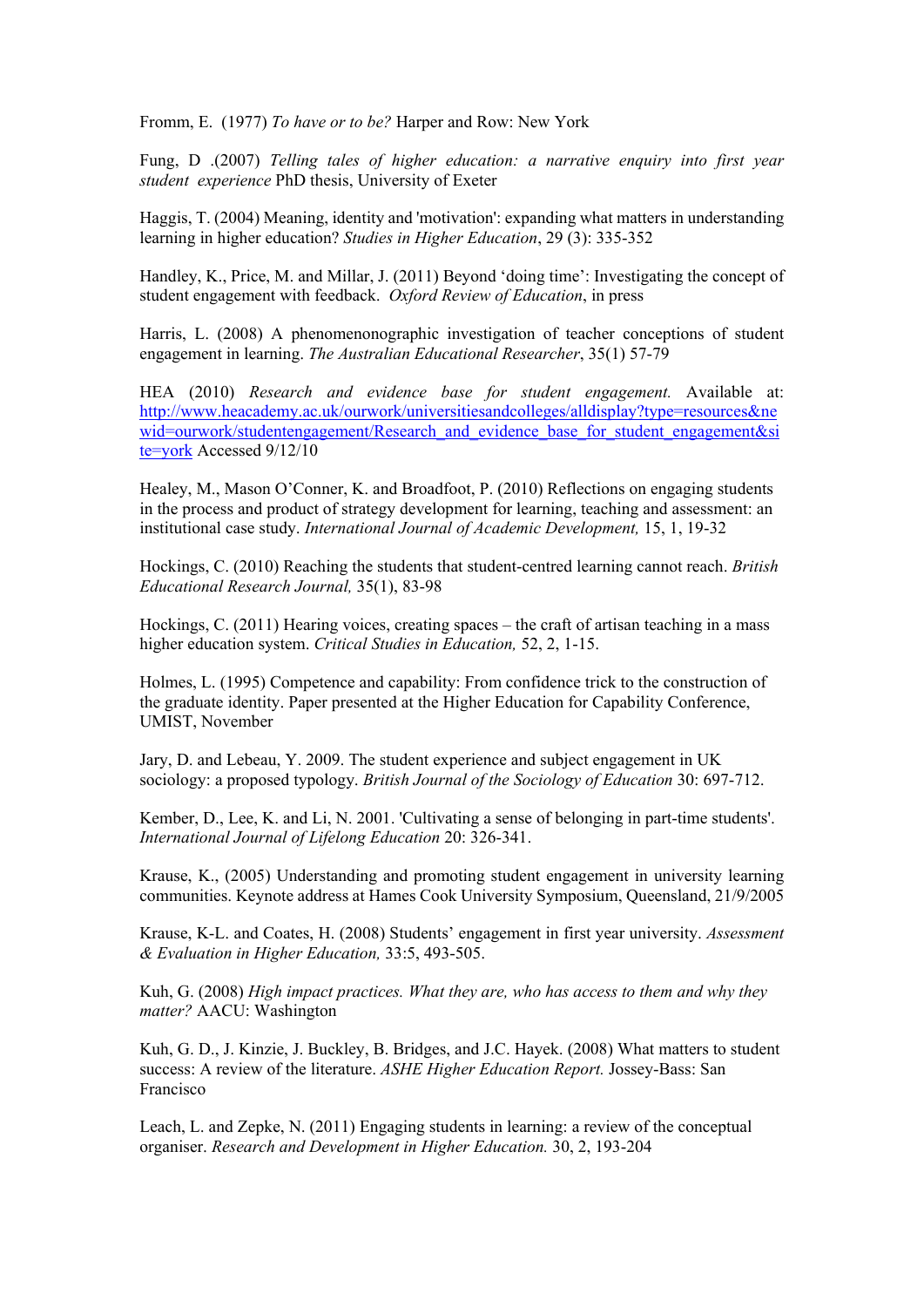Little, B., Locke, W., Scesa, A. and Williams, R. (2009) *Report to HEFCE on student engagement.* CHERI: London

Mann, S. (2001). Alternative Perspectives on the Student Experience: alienation and engagement. *Studies in Higher Education* 26: 7-19.

McCune, V. (2009) Final year biosciences students' willingness to engage: Teaching-learning environments, authentic learning experiences and identities. *Studies in Higher Education* 34 (3), 347-361

McInnis, C. (2001) *Signs of disengagement? The changing undergraduate experience in Australian universities*, CSHE, Melbourne, [http://eprints.unimelb.edu.au/archive/00000094/01/InaugLec23%5F8%5F01.pdf](http://eprints.unimelb.edu.au/archive/00000094/01/InaugLec23_8_01.pdf) (accessed 6/5/06)

McInnis, C. (2005) *Reinventing student engagement and the learning community: strategic directions for policy, research and practice*. Keynote presented at the HEA Conference, Edinburgh

NUS (2010) Student engagement hub. Available at <http://www.nusconnect.org.uk/campaigns/highereducation/student-engagement-hub/> Accessed 9/12/10

Pace, R.C. (1982) *Achievement and the Quality of Student Effort,* Report to the

Department of Education, Washington, D.C.

Pascarella, E. and Terenzini, P., (1991) *How College Affects Students: findings and*

*insights from twenty years of research* Jossey Bass

Pascarella, E., and Terenzini, P., (2005) *How College Affects Students Volume 2: a*

*third decade of research* Jossey‐Bass.

Perry, W. (1999) *Forms of intellectual and Ethical Development in the College Years: a scheme,* Harcourt Brace: New York

Reid A. and Solomonides, I. (2007) Design students experience of engagement and creativity. *Art Design and Communications in Higher Education*, 6(1), 27-39

Tinto, V., (1993*) Leaving College: Rethinking the Causes and Cures of Student Attrition*, University of Chicago Press, Chicago.

Tinto, V. (2006) Research and practice of student retention: what next? *College Student Retention*, 8, 1:1-20

Trowler, V. (2010) *Student engagement literature review.* Available at [http://www.heacademy.ac.uk/assets/York/documents/ourwork/studentengagement/StudentEn](http://www.heacademy.ac.uk/assets/York/documents/ourwork/studentengagement/StudentEngagementLiteratureReview.pdf) [gagementLiteratureReview.pdf](http://www.heacademy.ac.uk/assets/York/documents/ourwork/studentengagement/StudentEngagementLiteratureReview.pdf) Accessed 9/12/10

Zyngier, D. (2008) (Re)conceptualising student engagement: Doing education not time. *Teaching and Teacher Education,* 24, 1765-1776